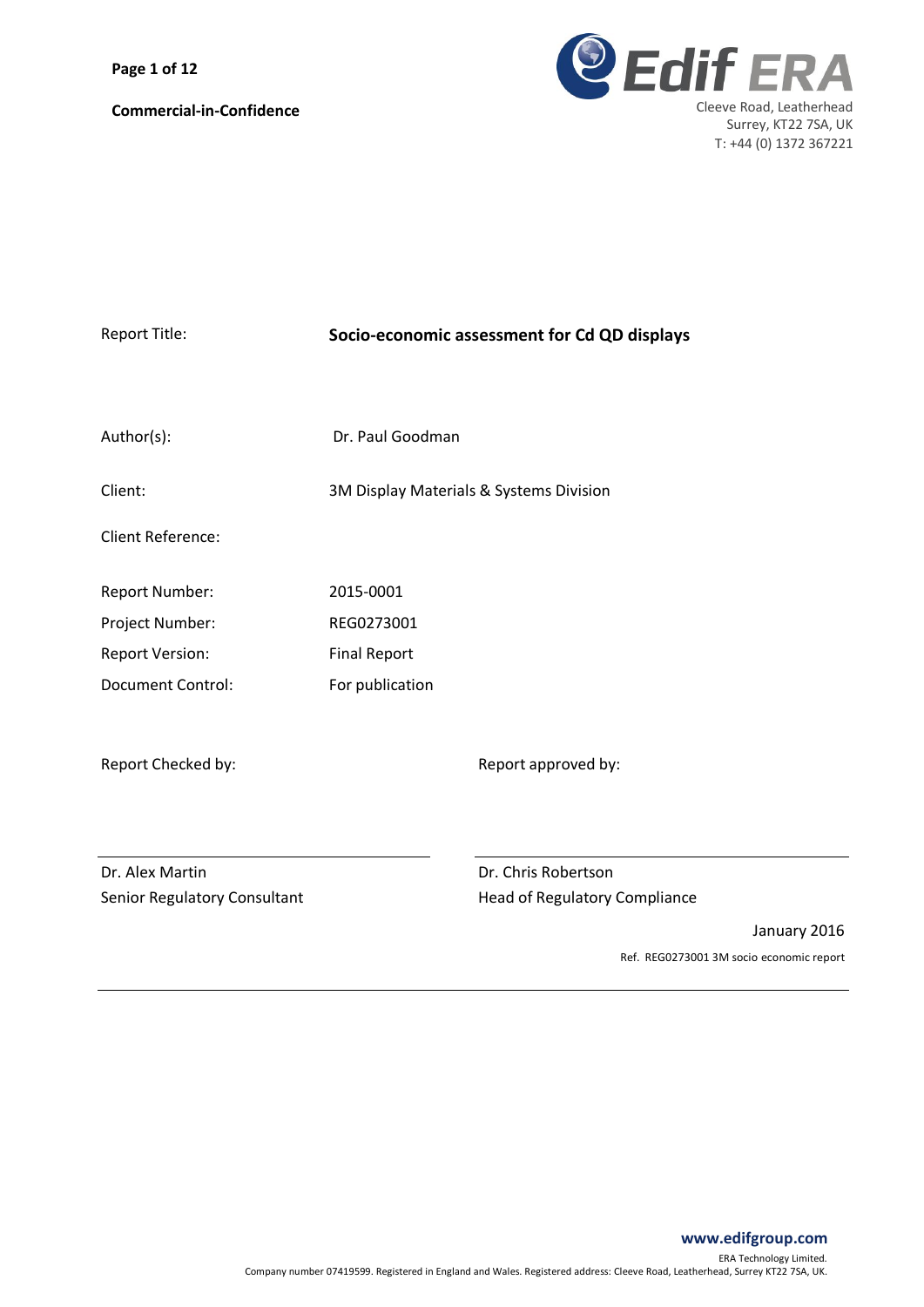

© ERA Technology Limited 2015 All Rights Reserved

If no restrictive markings are shown, the document may be distributed freely in whole, without alteration, subject to Copyright.

> ERA Technology Limited Cleeve Road Leatherhead Surrey KT22 7SA, England Tel : +44 (0) 1372 367350 Fax: +44 (0) 1372 367359

Read more about Edif ERA on our Internet page at: www.edifgroup.com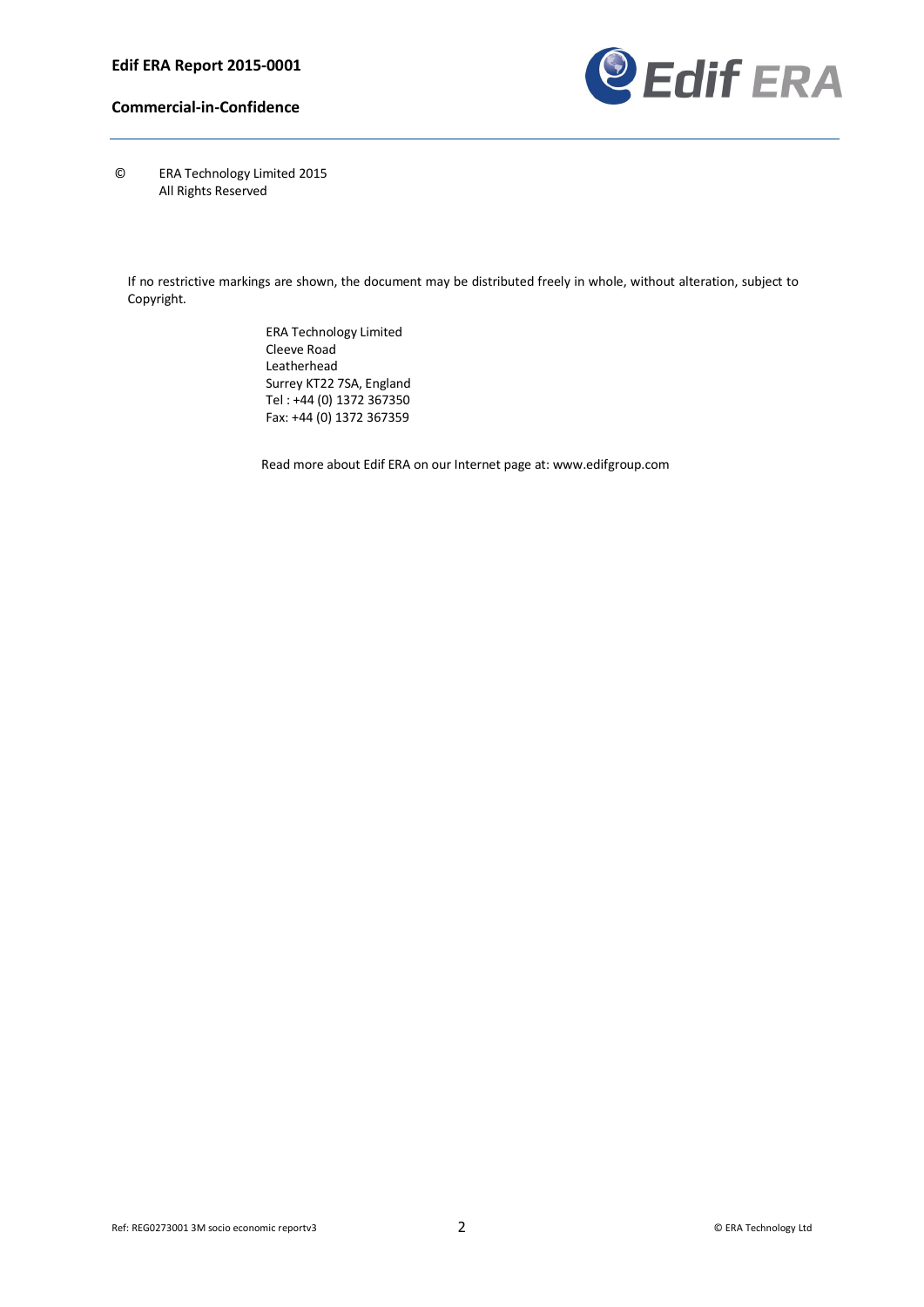**Edif ERA Report 2015-0001**

**Commercial-in-Confidence**



## **1. Introduction**

3M uses cadmium selenide based quantum dots (Cd QD) to manufacture display films that are used in televisions, smart phones and other display devices. These have the technical advantage of a wider colour gamut than available alternative technologies. There are many types of display on the market, but each has different performance image quality and reliability. Cd QD not only has a technical advantage in colour gamut, but 3M has also shown that the display results in a smaller energy consumption than standard LED-LCD displays and a recently introduced TV that uses a display using indium phosphide (InP) quantum dots. A detailed LCA has been generated that compares the overall health and environmental impacts and this socio-economic analysis compares the impacts of these technologies on human health, the environment, industry and consumers. This is based on guidance published by the European Chemicals Agency (ECHA) on socio-economic assessments for REACH restrictions<sup>1</sup>.

# **2. Health and environmental impacts**

## **2.1 Manufacture phase**

Exposure / pollution potentially could occur during manufacture of QD material and QD film. However, the operation entails small/medium -scale wet chemical processes and no dust or air emissions of cadmium occur. A small amount of solid waste is generated that is disposed of by licensed hazardous waste operators so that no adverse health or environmental impact occurs. Manufacture phase impacts are considered in detail in the 3M Life Cycle Assessment (LCA).

## **2.2 Use phase**

Consumer exposure from inhalation, consumption and/or absorption and leaks of cadmium into the environment during the use phase are not possible and do not occur. However, cadmium and other toxic substances that are present in coal and oil are emitted and occur in waste from electricity generation. The use of a Cd QD TV will result in less cadmium in emissions and waste from electricity generation since these have been shown by comparative measurements to be more energy efficient than standard designs of LCDs and also InP QD LCDs used in a television.

3M have compared a standard television (TV1 from 3M's LCA) with the same television with the display replaced by a 3M Cd QD display (TV2 from the LCA) and these have been tested under a variety of operating conditions. With the same luminance, but wider colour gamut for the Cd QD TV,

**.** 

 $1$  http://echa.europa.eu/documents/10162/13641/sea\_restrictions\_en.pdf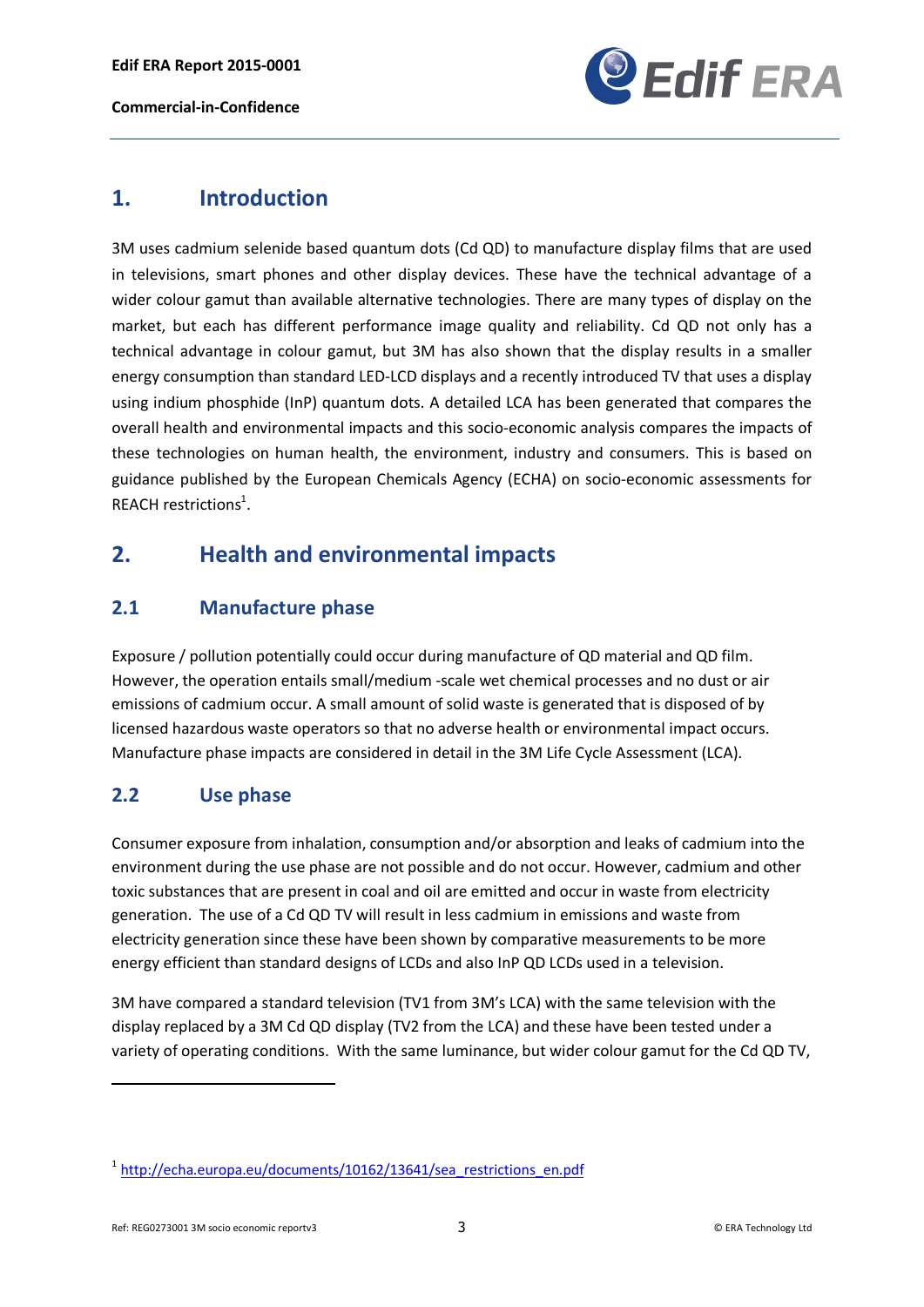

the use phase energy consumption (i.e. electricity) of the Cd QD TV (TV2) was found to depend on TV screen size. A typical value is a saving of **42%**<sup>2</sup> compared to a standard TV (TV1).

When a 3M Cd QD display was compared with commercial InP QD displays installed in two models of TV at constant luminance, but wider colour gamut dor the CD QD version, the Cd QD display TV consumed 14% and 22% less electricity. 14% has been used for the calculations below<sup>3</sup>. A third scenario is where the luminance and colour gamut of the two display types are the same. This is not measurable experimentally, but it has been estimated by 3M that the Cd QD TV would consume **22%** less electricity than the InP QD TV.

Environmental and health benefits compared to the current situation with standard LCD TVs would be achieved by a reduction in cadmium emissions to air and in solid waste due to lower electricity consumption, as well as from a reduction in the amounts of the other toxic substances present in coal and oil and greenhouse gas emissions.

#### **Reduction in electricity generation**

Source One<sup>4</sup> show that a standard design 55 inch LCD TV consumes 239.83 watts in the operating mode and so this standard LCD TV will consume 350.2 kWh electricity per year assuming 4 hours viewing per day. Therefore the annual electricity saving, assuming 4 hours viewing per year which is the average EU daily viewing time<sup>5</sup> will be:

| <b>Savings from Cd QD</b><br>display in comparison<br>with | <b>Measured energy</b><br>saving | <b>Electricity saved per</b><br>year (4 h / day) per TV | <b>EU electricity saving</b><br>assuming 10% are Cd<br>OD <sup>6</sup> |
|------------------------------------------------------------|----------------------------------|---------------------------------------------------------|------------------------------------------------------------------------|
| Standard LCD                                               | 42%                              | 147.1 kWh                                               | 6,350 million kWh / yr                                                 |
| InP QD display                                             | 14%                              | 49 kWh                                                  | 2,119 million kWh / yr                                                 |
| InP QD same                                                | 22%                              | 77 kWh                                                  | 3,330 million kWh / yr                                                 |
| luminance and colour                                       |                                  |                                                         |                                                                        |
| gamut                                                      |                                  |                                                         |                                                                        |

Note that actual electricity savings are slightly higher as the above figures do not include transmission and distribution losses estimated to be 6.7%.

<sup>&</sup>lt;sup>2</sup> Data from 3M LCA – TV1 use phase = 2.73 x 10<sup>4</sup> MJ and TV2 use phase = 1.57 x 10<sup>4</sup> MJ. The savings as TV screen size dependent, figure 2 of the 3M LCA shows that electricity savings (TV2 over TV1) are 41% for 48 inch

and 45% for 65 inch TVs. Therefore, a saving of 42% has been used for this assessment.<br><sup>3</sup> Data from table 5 of 3M submission to stakeholder consultation (answers to Q2b), January 2016<br><sup>4</sup> SourceOne Inc, "Quantum Dot Enha prepared for Nanosys, November 2013.

 $<sup>5</sup>$  JRC report on ecolabel for televisions<br> $<sup>6</sup>$  Recent research shows that there are two TVs per EU household, there are 216 million households</sup></sup>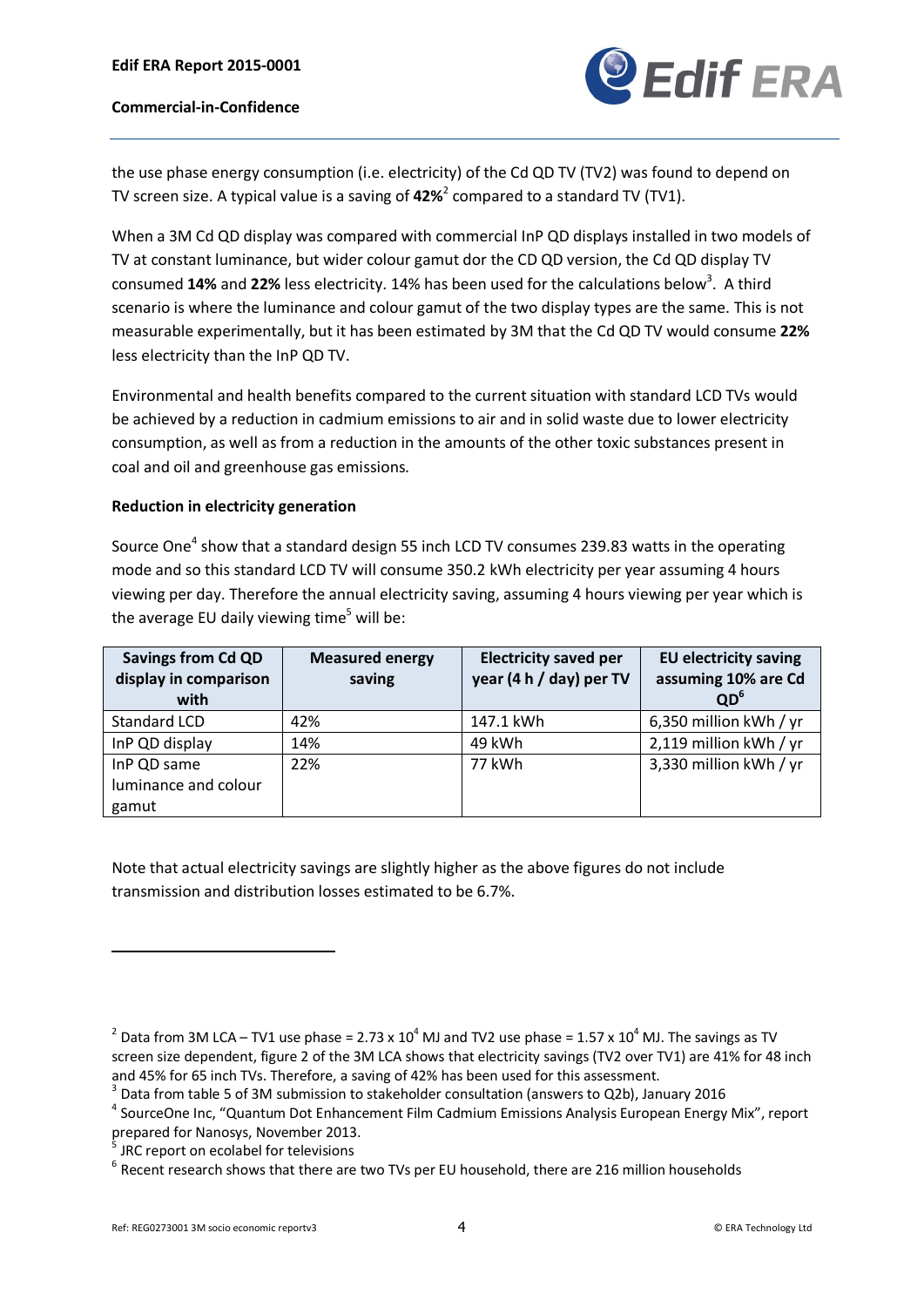

The saving in electricity generation is equivalent to reduced cadmium emissions to air, reduced solid waste that contains cadmium and reduced  $CO<sub>2</sub>$  emissions.

Cadmium in solid waste: Electricity generation from coal globally requires about 1kg for 2kWh<sup>7</sup>. The cadmium content of coal and oil are very variable.

Coal is a naturally occurring mineral and so the concentration of impurities inevitably is very variable, even within one mine. It is therefore not possible to find a published average value of cadmium content and it is more realistic to consider the range of values that occurs in most coal used in the EU to generate electricity. A publication by Swaine<sup>8</sup> has collated data from previous publications with coal cadmium content data. The data for European coal sources are summarised below:

| <b>Source</b>                           | Cadmium content in ppm (mg /kg)         |
|-----------------------------------------|-----------------------------------------|
| France (two areas)                      | $< 0.1$ and 0.03                        |
| Germany - Ruhr                          | 0.5 to 10                               |
| Germany - various                       | 0.02 to 21                              |
| Poland - Belchatow mine                 | Two ranges given: 3.2 to 7.9 and 0 to 4 |
| Poland - coal used for power generation | < 0.03                                  |
| Poland - 7 mines                        | 1.9 to 4.9                              |
| UK-South Yorkshire                      | 0.03 to 0.1                             |
| $UK - 20$ areas                         | $0.02$ to 5                             |
| $UK - 23$ coal mines                    | $< 0.03$ to 3.4                         |
| <b>Bulgaria</b>                         | 1.9                                     |

Clearly, a complex mix of sources is used in the EU to generate electricity, and coal, with a very low concentration of cadmium, cannot always be used. The most common range overall appears from

<sup>7</sup> http://www.euractiv.com/energy/analysis-efficiency-coal-fired-power-stations-evolution-prospects/article-154672

 $8\overline{8}$  D. J. Swaine, Trace Elements in Coal", Butterworths, 1990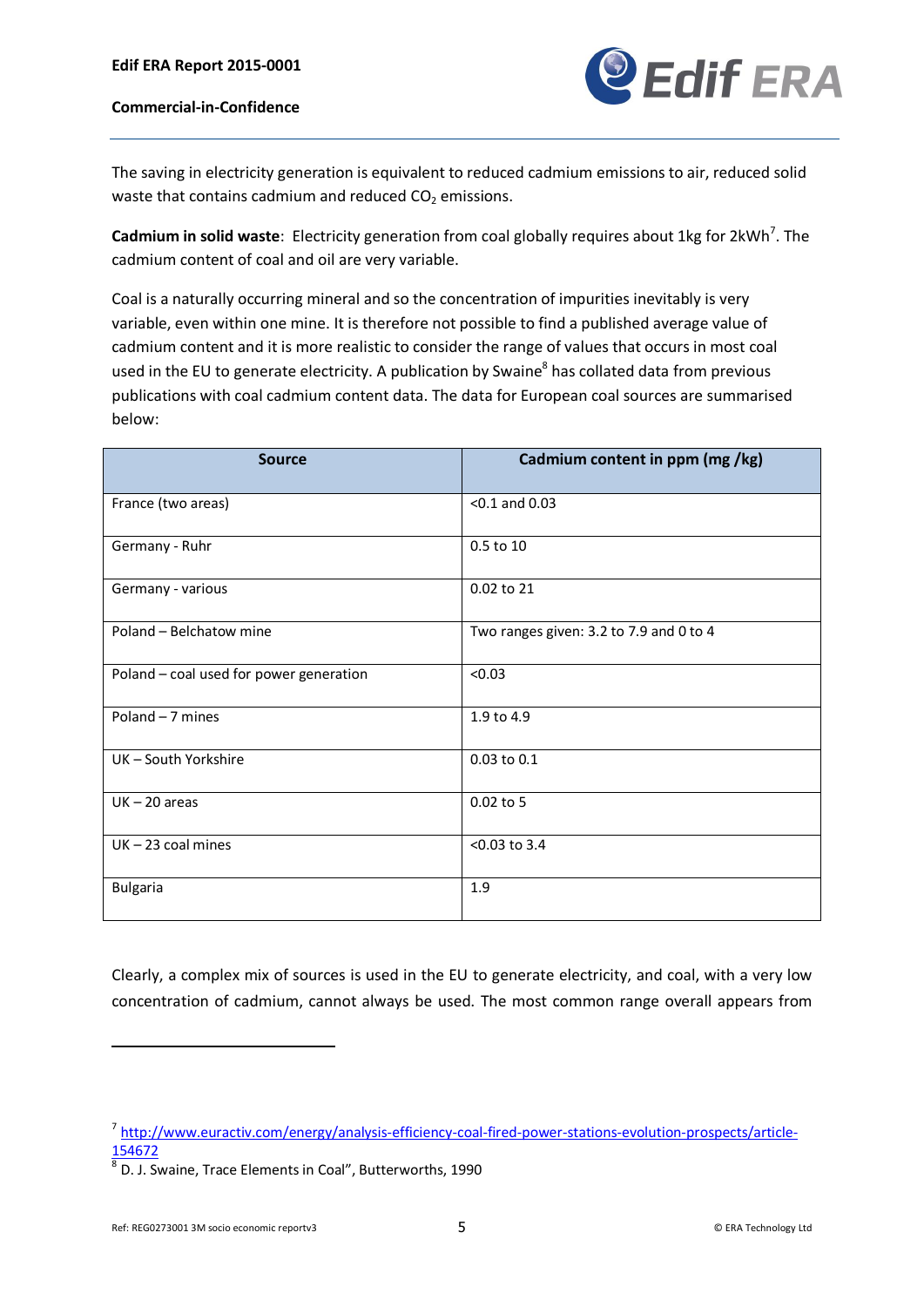

the table above to be in the range 0.02 to 5 ppm of cadmium and so an average of 2 ppm or 2 mg / kg is used here.

Crude oil does however contain cadmium in similar concentrations as in coal. This is not surprising as both coal and crude oil are derived from the same material, i.e. pre-historic vegetable matter. Published examples include<sup>9</sup>:

| Source        | Cadmium content in ppm |
|---------------|------------------------|
| Arabian Light | 2.1                    |
| Iranian Heavy | 1.44                   |
| Arabian Heavy | 0.54                   |
| Iranian Light | 0.76                   |
| Kuwait        | < 0.4                  |
| Statfjord     | 2.4                    |
| Oseburg       | 2.1                    |
| Ural          | 0.69                   |

The Best Available Techniques (BAT) Reference Document for the Refining of Mineral Oil and Gas gives a global range of cadmium in crude oil of  $0.10 - 29.1$  mg/kg<sup>10</sup>.

Electricity is generated from refined fuel oil which may not itself contain cadmium as it is removed by the oil refining process and so it either occurs in solid wastes or in heavy fractions such as bitumen. Oil is refined both inside the EU and outside the EU, but cadmium will occur in waste wherever this is carried out. Oil accounts for only 3% of the EU's electricity generation currently. If the average cadmium content of crude oil is assumed to be 1ppm (1mgCd/kg of crude oil), then assuming that 1kg oil generates 2kWh electricity is shown below:

 $^{9}$  Oil and Gas Journal, from a Dutch study. 1999.

<sup>10</sup> http://eippcb.jrc.ec.europa.eu/reference/BREF/REF\_BREF\_2015.pdf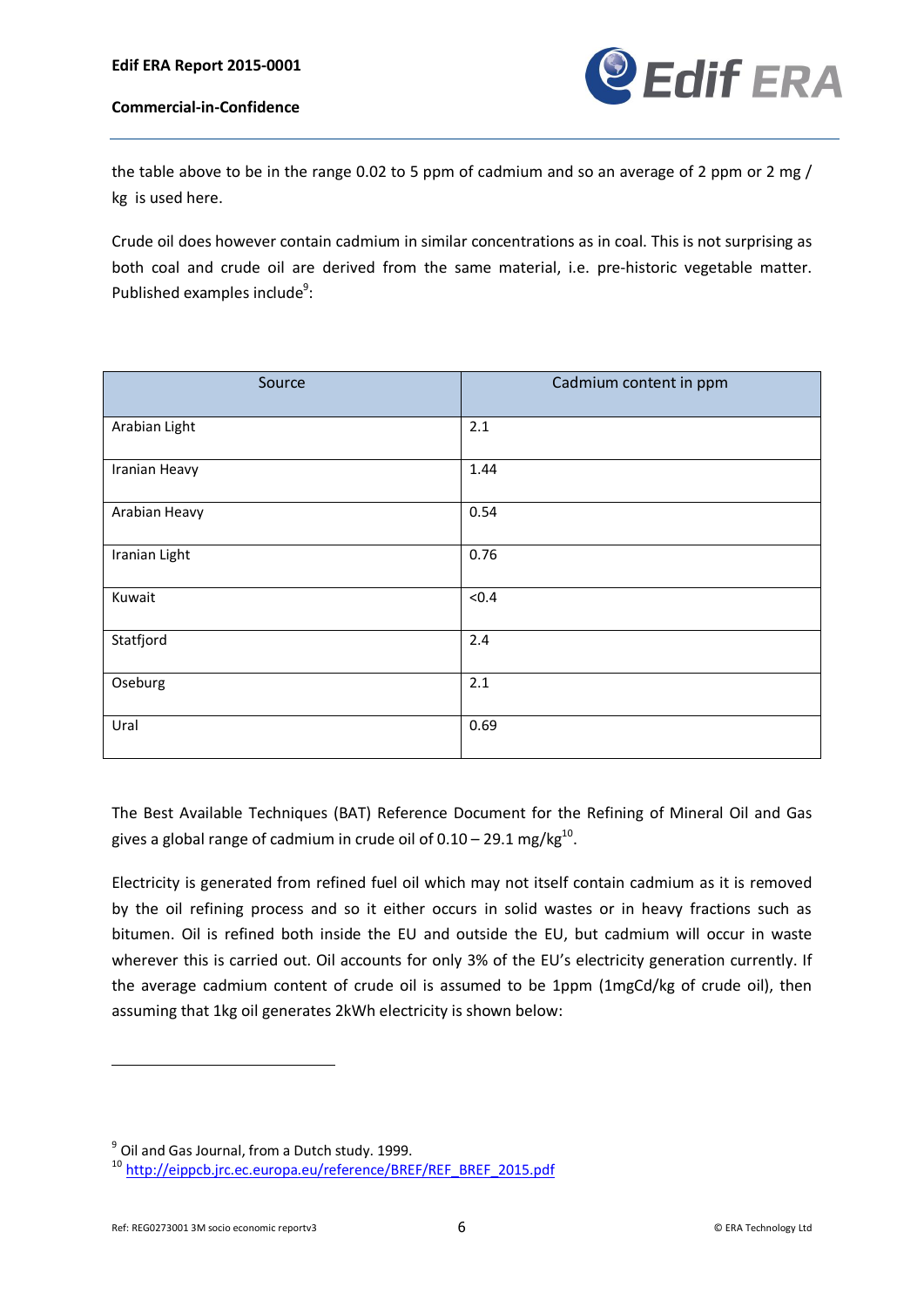

The estimated amount of cadmium in solid waste electricity generation from coal and oil avoided by using Cd QD displays in TVs would be:

| <b>Energy source</b>              | Coal                            | Oil               |
|-----------------------------------|---------------------------------|-------------------|
| µg Cd in waste / kg fuel          | $\overline{2}$                  | $\mathbf{1}$      |
| % of EU electricity from fuel     | 3%<br>30%                       |                   |
| Comparison of Cd QD with          | 147.1 kWh saved per TV per year |                   |
| standard LCD                      |                                 |                   |
| Savings due to coal / oil         | 44.1 kWh                        | 4.4 kWh           |
| Kg fuel saved (2kW/kg fuel)       | 22 kg                           | $2.2$ kg          |
| Cd in solid waste saved / TV /    | 44 <sub>mg</sub>                | 2.2mg             |
| year                              |                                 |                   |
| Cd in solid waste saved / TV /    | 440 mg                          | 22 <sub>mg</sub>  |
| 10 year lifetime <sup>11</sup>    |                                 |                   |
| Cd in solid waste saved / year if | 1.9 tonnes / year               | 95 kg / year      |
| 10% of EU TVs used Cd QD          |                                 |                   |
| Comparison of Cd QD with InP      | 49 kWh / year saved             |                   |
| QD                                |                                 |                   |
| Savings from fuel                 | 14.7 kWh                        | 1.5 kWh           |
| Kg fuel saved (2kW/kg fuel)       | 7.4 kg                          | $0.7$ kg          |
| Cd in solid waste saved / TV /    | 14.7 mg                         | 0.7 <sub>mg</sub> |
| year                              |                                 |                   |
| Cd in solid waste saved / TV /    | 147 mg                          | 7.4 mg            |
| 10 year lifetime                  |                                 |                   |
| Cd in solid waste saved / year if | 637 kg / year                   | 32 kg / year      |
| 10% of EU TVs used Cd QD          |                                 |                   |
| Comparison of Cd QD with InP      | 77 kWh / year saved             |                   |
| QD with the same luminance        |                                 |                   |
| and colour gamut                  |                                 |                   |
| Savings from fuel                 | 11.6 kWh                        | 1.1 kW            |
| Kg fuel saved (2kW/kg fuel)       | 5.8 kg                          | $0.5$ kg          |
| Cd in solid waste saved / TV /    | 23.1 mg                         | 1.1 <sub>mg</sub> |
| year                              |                                 |                   |
| Cd in solid waste saved / TV /    | 231 mg                          | 11 <sub>mg</sub>  |
| 10 year lifetime                  |                                 |                   |
| Cd in solid waste saved / year if | $1,001$ kg / year               | 50 kg / year      |
| 10% of EU TVs used Cd QD          |                                 |                   |

One 55 inch Cd QD TV contains **39.7 mg Cd**, whereas the lifetime saving of cadmium in solid waste is as follows:

<sup>11</sup> http://www.eupnetwork.

de/fileadmin/user\_upload/Produktgruppen/Lots/Final\_Documents/Lot\_5\_Final\_Re port\_1-8.pdf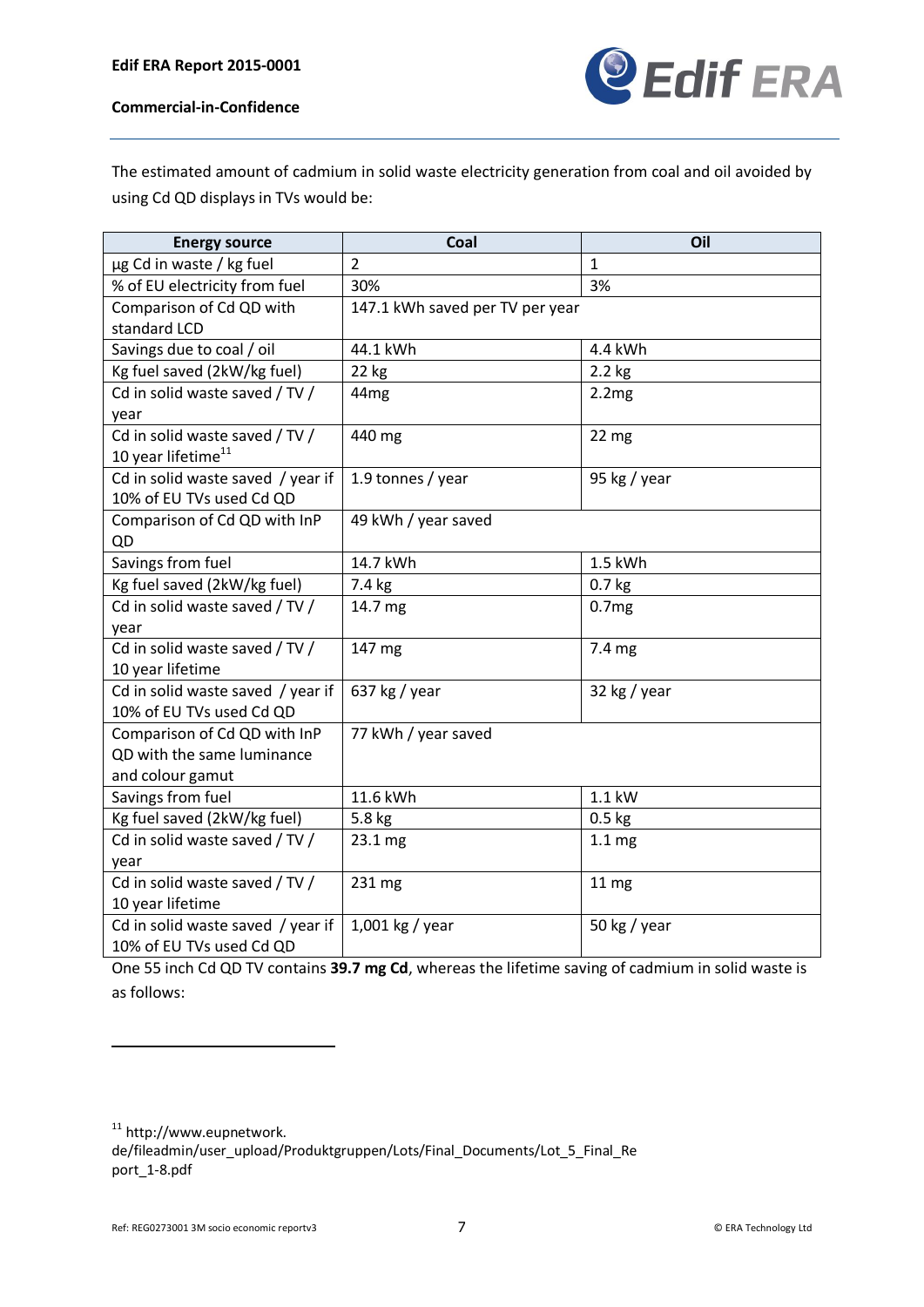

| 10 year lifetime                                                                     | <b>Coal saving</b> | Oil saving      | <b>Total</b> | <b>Total saving including</b><br>transmission and<br>distribution losses / TV |
|--------------------------------------------------------------------------------------|--------------------|-----------------|--------------|-------------------------------------------------------------------------------|
| Compared to<br>standard LCD                                                          | 440 mg             | $22 \text{ mg}$ | 462 mg Cd    | 493 mg Cd                                                                     |
| Compared with<br>InP QD                                                              | 147 mg             | 7.4 mg          | 154.4 mg Cd  | 165 mg Cd                                                                     |
| Comparison of Cd<br>QD with InP QD<br>with the same<br>luminance and<br>colour gamut | $231 \text{ mg}$   | $11 \text{ mg}$ | 242 mg Cd    | 259 mg Cd                                                                     |

Air emissions: Source One<sup>4</sup> finds that 3.46 µg Cd is emitted per kWh generated.

10 year lifetime emissions of cadmium to air avoided would be:

| 10 year lifetime  | <b>Electricity saved</b> | µg Cd emitted | <b>Total including transmission and</b> |
|-------------------|--------------------------|---------------|-----------------------------------------|
|                   | <b>kWh</b>               |               | distribution losses / TV                |
| Compared to       | 1471                     | $5.09$ mg     | $5.43 \text{ mg}$                       |
| standard LCD      |                          |               |                                         |
| Compared with InP | 490                      | $1.72$ mg     | 1.81 mg Cd                              |
| QD                |                          |               |                                         |
| Comparison of Cd  | 770                      | $2.66$ mg     | 2.84 mg Cd                              |
| QD with InP QD    |                          |               |                                         |
| with the same     |                          |               |                                         |
| luminance and     |                          |               |                                         |
| colour gamut      |                          |               |                                         |

#### **Reduction in greenhouse gas emissions as tonnes equivalent CO2**

**Method 1**: Source One<sup>4</sup> estimate that each 55 inch Cd QD TV avoids emission of 2,438 kg of CO2 equivalent greenhouse gas emissions when compared to a traditional TV over 50,000 hours of usage.

Recent research shows that there are on average two TVs per EU household, there are 216 million households, and TVs are typically watched for 4 hours per day, so for 1,460 hours per year. Therefore, the saving would be 30 billion tonnes equivalent of CO2 if all TVs were Cd QD types and 3 billion tonnes if only 10% use this technology.

**Method 2**: Using the above calculations of electricity savings and IEA data which shows for OECD countries in Europe, that greenhouse gas emissions from electricity generation is 0.4517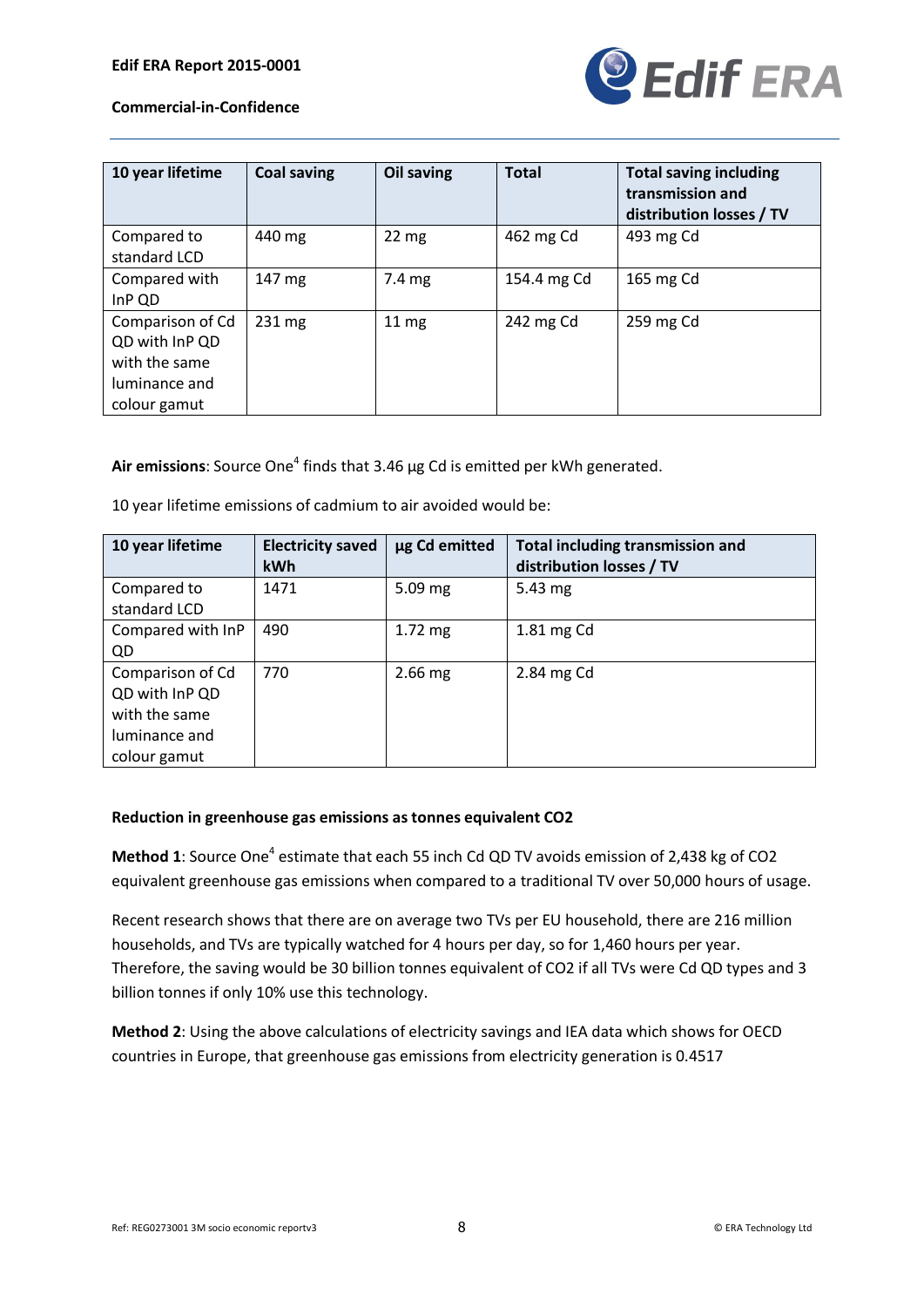

kgCO2e/kWh.<sup>12</sup> The annual EU energy savings (assuming 2 x 216 million TVs) would avoid emissions of:

| Comparison                                                                           | <b>Electricity saved</b><br>kWh / TV / yr | <b>Total saving assuming</b><br>10% are Cd QD | <b>Annual tonnes CO2e saving</b><br>(10% of TVs are Cd QD) |
|--------------------------------------------------------------------------------------|-------------------------------------------|-----------------------------------------------|------------------------------------------------------------|
| Compared to<br>standard LCD                                                          | 147.1                                     | 6,355 million kWh / $y$                       | 2,870,000 tonnes                                           |
| Compared with InP<br>QD.                                                             | 49                                        | 2,117 million kWh / $y$                       | 956,000 tonnes                                             |
| Comparison of Cd<br>QD with InP QD<br>with the same<br>luminance and<br>colour gamut | 77                                        | 3,327 million kWh / $y$                       | 1,502,300 tonnes                                           |

#### **Monetary value of reduced electricity consumption due to cadmium in solid waste**

There are potential health benefits from avoiding landfill of cadmium and other toxic substances in electricity generation waste.

The calculations above show the quantity of cadmium in solid waste avoided for two scenarios. The quantity of cadmium in solid waste avoided is:

| <b>Scenario</b>            | Cd in solid<br>waste / TV /<br>year | <b>Including</b><br>transmission and<br>distribution losses | <b>Amount of Cd in waste</b><br>per year for 10% of EU<br>TVs are Cd QD |
|----------------------------|-------------------------------------|-------------------------------------------------------------|-------------------------------------------------------------------------|
| Compared to standard LCD   | 46.2 mg                             | 49.3 mg                                                     | 2,129 kg                                                                |
| Compared with InP QD       | 15.4 mg                             | $16.5 \text{ mg}$                                           | 714 kg                                                                  |
| Comparison of Cd QD with   | 24.2 mg                             | $25.9$ mg                                                   | 1,121 kg                                                                |
| InP QD with the same       |                                     |                                                             |                                                                         |
| luminance and colour gamut |                                     |                                                             |                                                                         |

A study by COWI $^{13}$  has attempted to monetise the health and other benefits from avoiding cadmium in solid waste and gives a value of £1.28 million per tonne of cadmium in solid waste and so monetary benefit from 10% of TVs using Cd QD technology ( $E/\epsilon$  exchange rate used = 1.4).

| Compared to standard LCD (TV1) | €3.8 million per year |
|--------------------------------|-----------------------|
|--------------------------------|-----------------------|

<sup>12</sup> http://ecometrica.com/assets/Electricity-specific-emission-factors-for-grid-electricity.pdf<br><sup>13</sup> Included in a report for Defra available from

http://webarchive.nationalarchives.gov.uk/20130123162956/http:/www.defra.gov.uk/environment/waste/res earch/health/pdf/costbenefit-valuation.pdf

-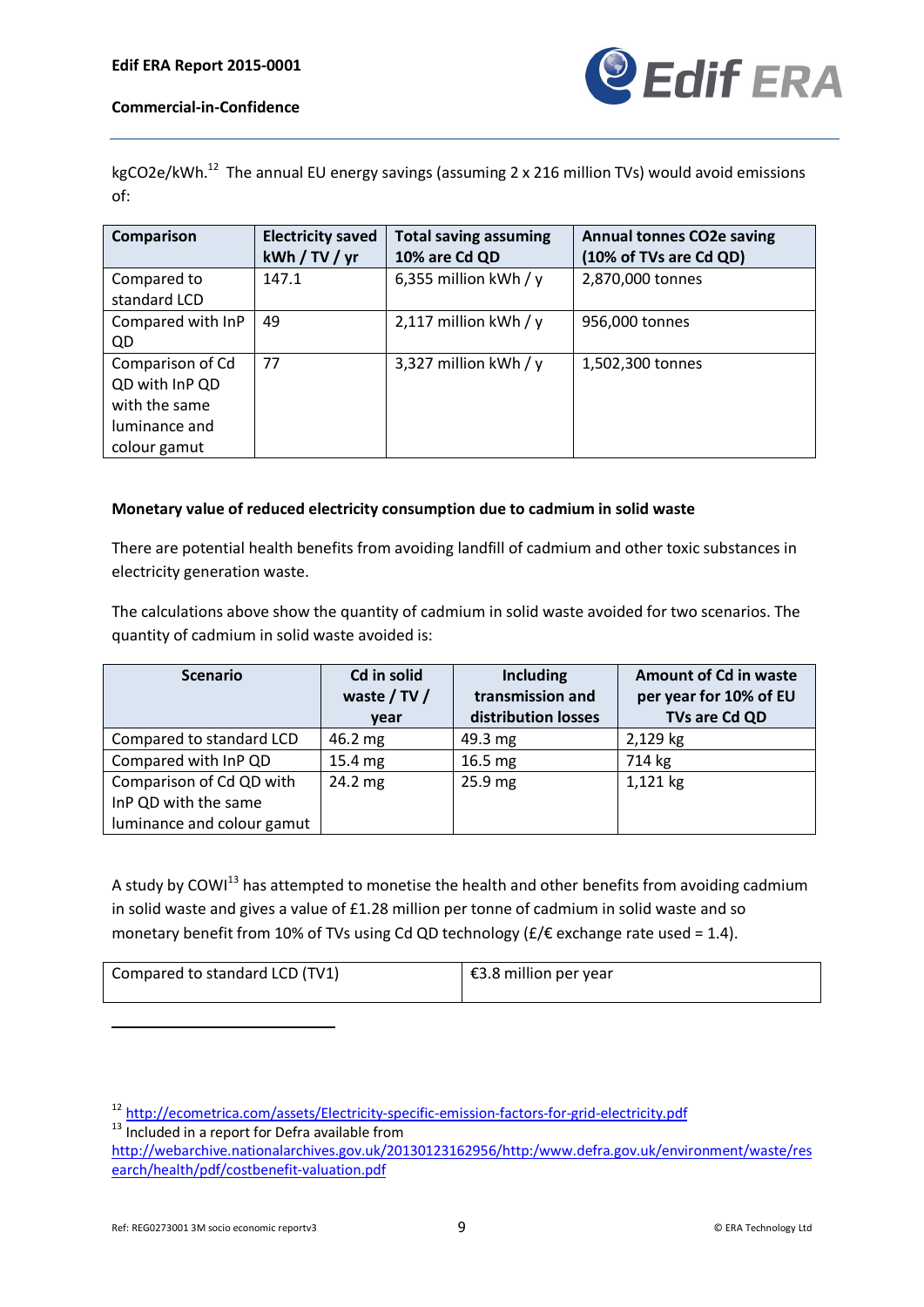| Compared with InP QD                                                                   | €1.28 million per year |
|----------------------------------------------------------------------------------------|------------------------|
| Comparison of Cd QD with InP QD with the same $\vert$ $\epsilon$ 2.01 million per year |                        |
| luminance and colour gamut                                                             |                        |

The true benefit will, however, be higher as this technology is also used in other types of display devices. Other toxic substances including mercury, lead and arsenic are also present in coal and oil and so these are also avoided and so provide additional benefits.

## **2.3 End of life phase**

The end of life phase is considered by 3M's LCA and shows negative values for all impacts. Recycling processes in the EU are regulated by the Industrial Emissions Directive and this restricts emissions of all hazardous substances including cadmium. Therefore it is necessary for waste electrical equipment recyclers to recover cadmium in order to prevent pollution. The IED is enforced in the EU to ensure that cadmium emissions do not exceed safe limits and so there is a mechanism already in place to ensure that safe recovery does occur. Furthermore, 3M's LCA includes the impacts at end of life and the University of Antwerp LCA assumes a worst case scenario where uncontrolled open air incineration is carried out, although this is very uncommon in the EU. Despite this, most of the overall impacts from Cd QD displays are less negative than with the alternative standard LED-LCD and InP QD displays.

# **3. Employment – in the EU and elsewhere**

The situation with regards employment is as follows:

- · EU employment: There are very few EU manufacturers of QD materials suitable for displays. Display technology is also mostly manufactured in Asia, not in the EU.
- · Non-EU employment: Most Cd-based QD material manufacturers are located outside of the EU (many are in the USA) and most of these companies are SMEs. These supply larger companies that produce films which are used in display and lighting products.

Without exemption 39, the businesses that produce Cd QD materials could not exist and are likely to cease trading. The film and display device manufacturers could continue to operate only if a suitable alternative was freely available in sufficient quantities. Currently, 3M has been unable to source alternatives to Cd QD that give similar performance and reliability and it is likely that inferior performance products could not complete as effectively with traditional technologies.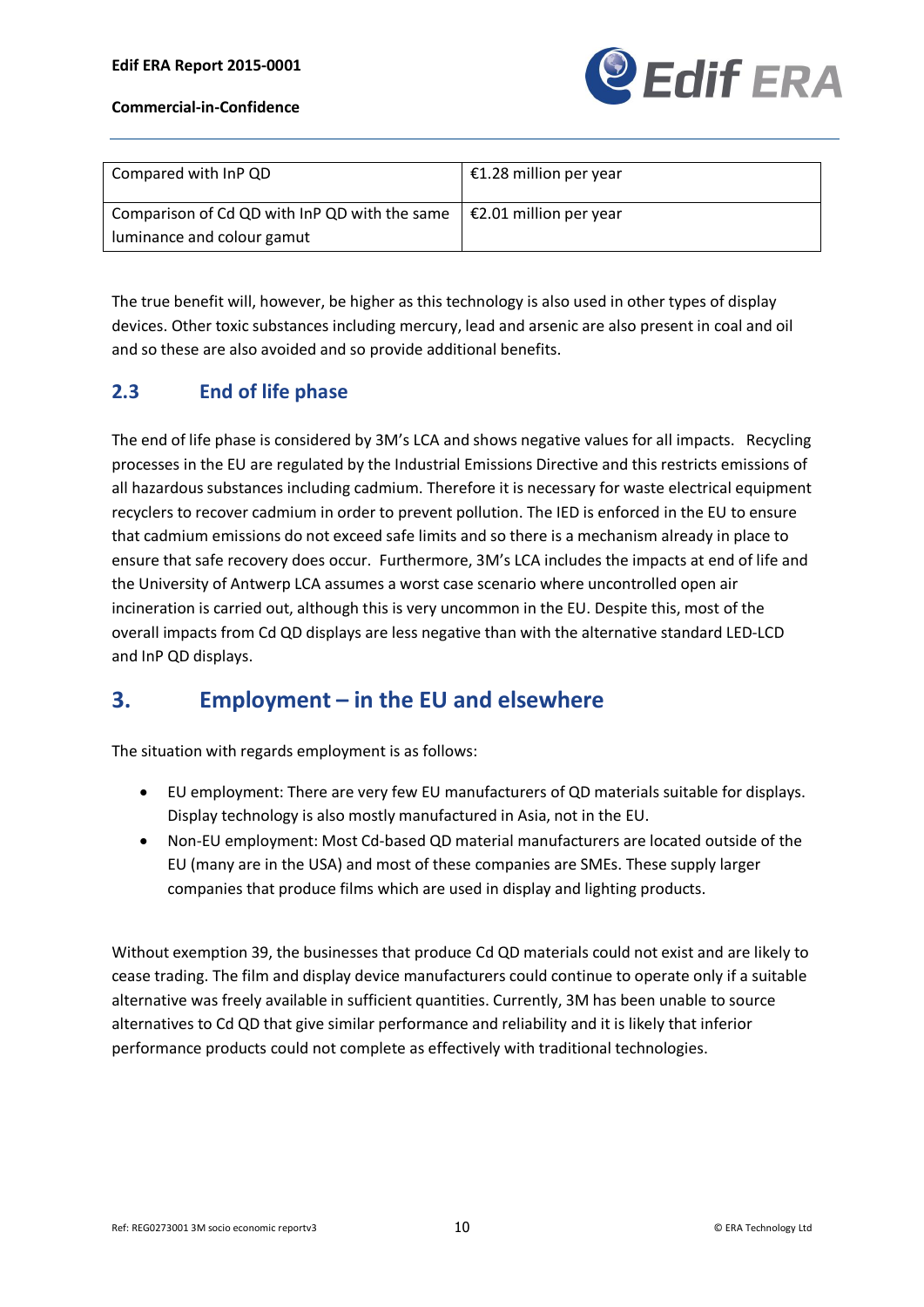

### **3.1 Consumer electricity saving**

The above calculations show the potential electricity saving from Cd QD displays in comparison with standard LCDs and with InP QD displays. The average EU28 consumer electricity price is €0.208 /  $kWh^{14}$  and so the annual saving will be:

| <b>Scenario</b>            | <b>Annual electricity</b><br>saving (kWh) | <b>Annual EU</b><br>electricity saving<br>assuming 10%<br>are Cd QD | <b>Annual consumer</b><br>electricity saving (10% of<br>TVs are Cd QD) |
|----------------------------|-------------------------------------------|---------------------------------------------------------------------|------------------------------------------------------------------------|
| Compared to standard LCD   | 147.1 kWh                                 | 6.35 billion kWh                                                    | €1,230 million                                                         |
| Compared with InP QD       | 52.5 kWh                                  | 2.27 billion kWh                                                    | €470 million                                                           |
| Comparison of Cd QD with   | 82.5 kWh                                  | 3.57 billion kWh                                                    | €739 million                                                           |
| InP QD with the same       |                                           |                                                                     |                                                                        |
| luminance and colour gamut |                                           |                                                                     |                                                                        |

There will in addition be significant consumer electricity savings from QD monitors, computers, tablets and smartphones.

# **3.2 Impact on consumers due to product price, product reliability, image quality**

Recent history suggests that consumers are seeking to enhance their television viewing through progressively better quality images. The superior colour gamut of Cd QD TVs satisfies this demand and so is likely to be popular as long as prices are not significantly higher and reliability is not inferior. As the change from phosphor film to QD film is relatively straightforward and Cd QD reliability has been shown to be as good as traditional technology, consumers are likely to experience only minimal price differences due to cost of materials and no decrease in reliability as Cd QD TV availability increases. Moreover, many Cd QD display products are already on the market and are no more expensive than other products that give high performance images.

## **3.3 Impact on competitiveness**

There are many manufacturers of Cd QD materials and anyone can use these to make films and display products, as long as they have the necessary expertise. Only one manufacturer claims to have a Cd-free QD material, although 3M has been unable to source this so it is not freely available. Removal of exemption 39 would therefore have a significant negative impact on competitiveness.

<sup>14</sup> http://ec.europa.eu/eurostat/statistics-explained/index.php/File:Halfyearly\_electricity\_and\_gas\_prices,\_second\_half\_of\_year,\_2012%E2%80%9314\_(EUR\_per\_kWh)\_YB15.png